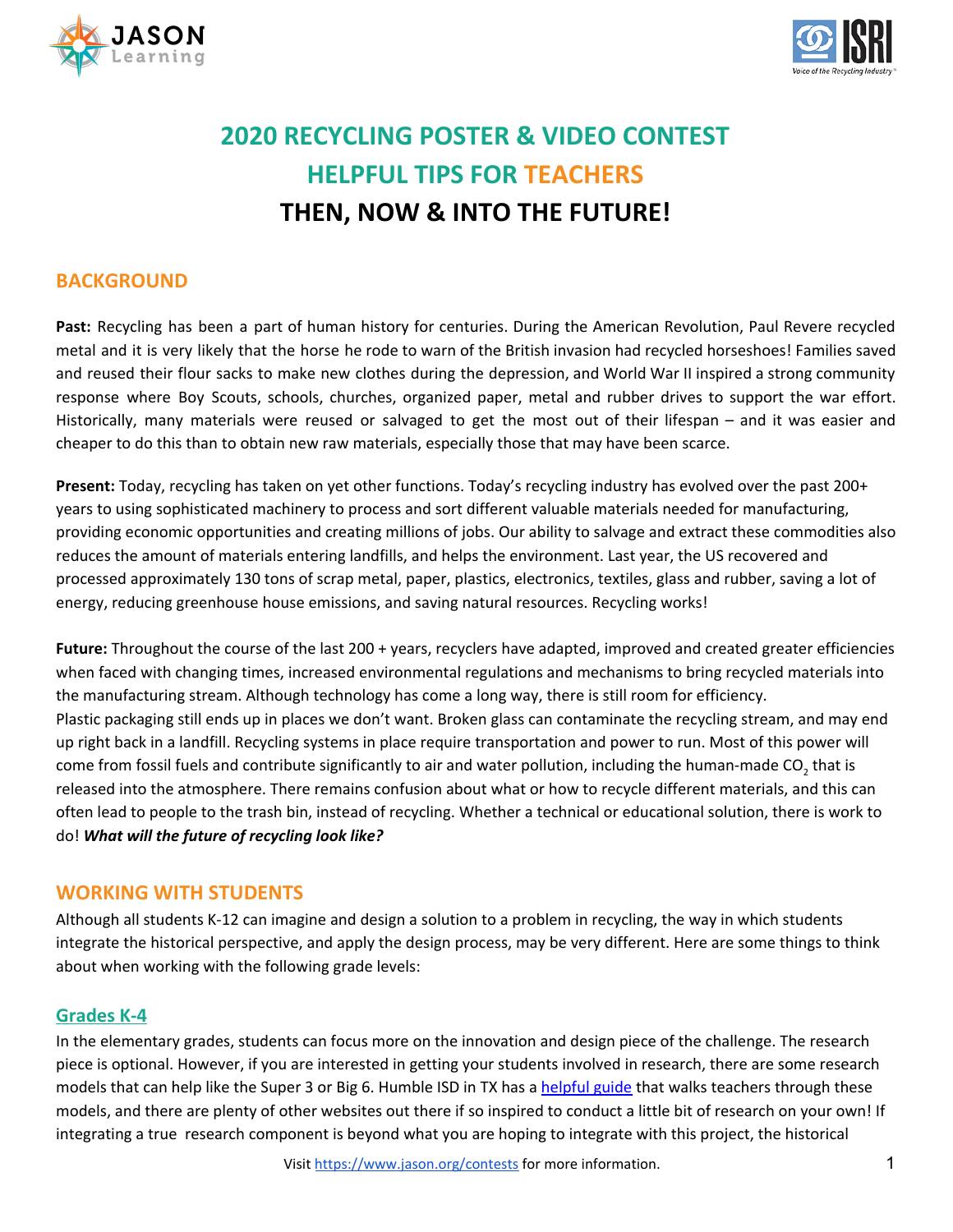



perspective can be teacher directed to help students understand the story of how a process or technology has changed through time in the recycling industry. You might use videos or pictures as aids to help explain or encourage student dialogue and curiosity about the past. You might decide to have everyone in the class work on the same problem. You might also present a limited choice of problems for students to work on.

Student solutions should:

- *Identify* a specific problem or a related set of problems in recycling.
- *Show or explain* how people have tried to solve the problem in the past.\*
- **•** *Imagine* and design a new solution!

\* To what extent students are able to include this aspect may vary.

#### **Grades 5-12**

Although the sophistication will vary along a continuum from grade 5 to 12, students in these grades can be encouraged to conduct research on their own. Students should use research to:

- identify the problem they wish to address.
- explore the history of the present-day solution this could be a technology or a process.
- understand the problems or challenges that still exist.
- consider the lessons learned from the past what kinds of solutions worked and why? What kinds of solutions didn't work and why? How can we apply this to a new solution?

For older grades and students who are ready for a challenge, they can also be encouraged to:

- identify the criteria and constraints of the solution.
- consider the potential impacts on society and the natural environment and how technological changes can have both intended and unintended effects. For example, the solution might solve one problem, but introduce another one. How does the solution account for some of these unintended effects (*growth mind-set*)?

Student solutions should:

- *Identify* a specific problem or a related set of problems in recycling.
- *Describe* how the technology, the process, or the recycling material has evolved over time. Do your research!
- *Imagine* and design a new solution and show how it integrates lessons learned from the past, whether failures or successes.

## **List of possible materials and commodities students might research include:**

| <b>Electronics</b> | <b>Plastics</b>   |
|--------------------|-------------------|
| Glass              | Rubber            |
| Paper              | Nonferrous metals |

Ferrous metals **Textiles** 

## **Examples of some current challenges in recycling today:**

Important Note! The following are just a few ideas to help generate some starting points. Students should be encouraged to let their research lead the way to finding other issues and challenges, and to locate other useful websites. Not all the websites listed below appear in the student [help-sheet.](https://www.jason.org/wp-content/uploads/2019/10/Helpful-Tips-for-Students-Getting-Started-ISRI-2019-20-Contest-1.pdf) Teachers should feel free to share these websites out as may be helpful.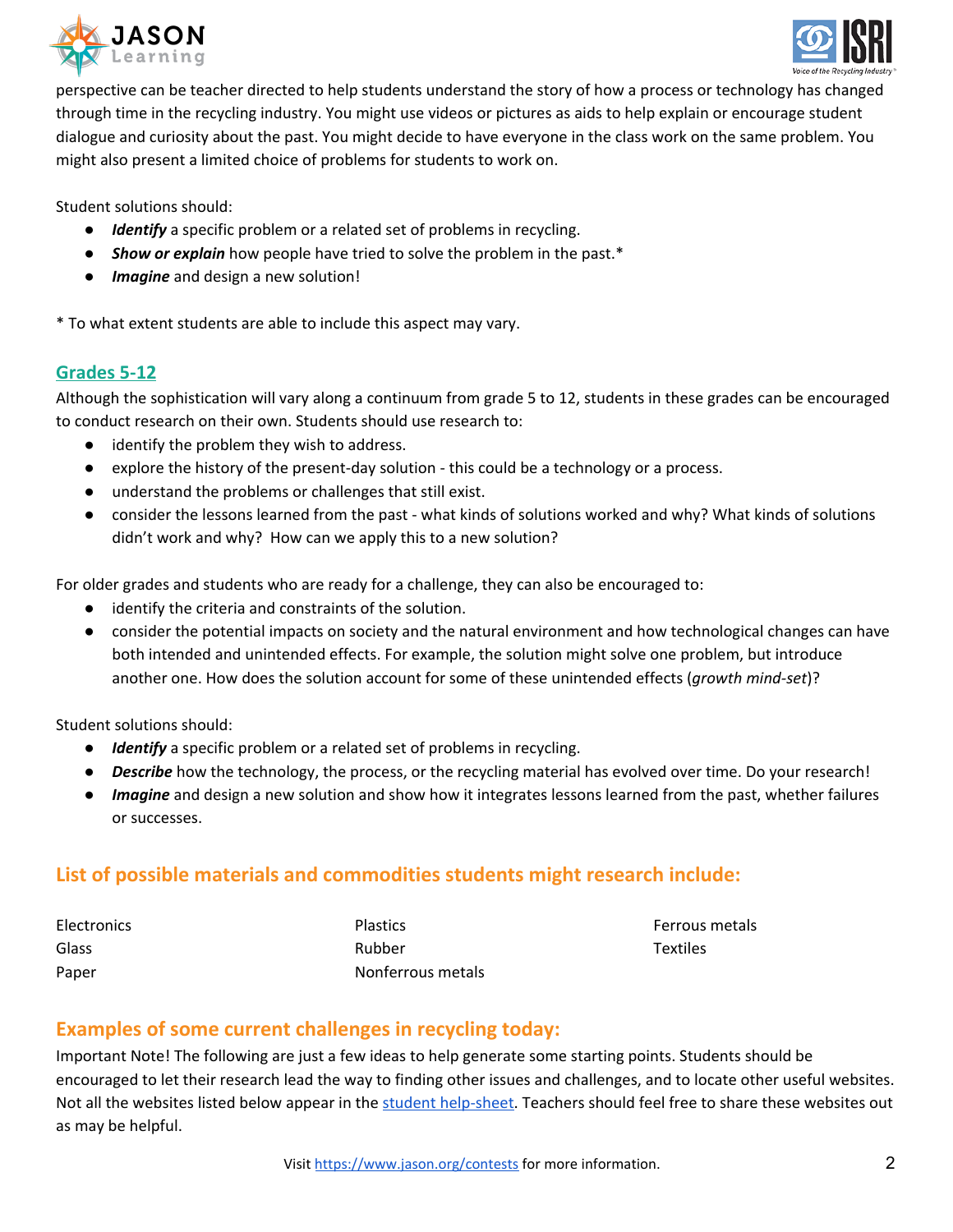



**Paper** - contamination (heavy ink, grease from food, staples, paperclips . . . etc).

#### *Possible websites:*

- Video: How it's Made Recycling Paper- <https://www.youtube.com/watch?v=2c8YxMb0tlk>
- Video: The Paper Recycling Process <https://www.youtube.com/watch?v=jAqVxsEgWIM>
- Article: Everything You Need to Know About Paper Recycling: <https://earth911.com/business-policy/business/paper-recycling-details-basics/>
- Supporting ISRI lesson teachers can do with their students in grades 5-12: *Keep it Clean!* <https://www.isri.org/docs/default-source/jason-learning/paper-recycling--keep-it-clean.pdf?sfvrsn=2&sfvrsn=2>

**Glass** - broken glass can contaminate the recycling stream and/or may be difficult to recover (must also be sorted by color)

#### *Possible websites:*

- Article The Scrap Recycling Industry Glass <https://www.isri.org/recycling-commodities/recycled-glass>
- Article Why Glass Recycling in the US is broken <https://cen.acs.org/materials/inorganic-chemistry/glass-recycling-US-broken/97/i6>
- Article Glass Recycling Facts [http://www.gpi.org/recycling/glass-recycling-facts#targetText=Glass%20is%20100%25%20recyclable%20and,for](http://www.gpi.org/recycling/glass-recycling-facts#targetText=Glass%20is%20100%25%20recyclable%20and,for%20furnace%2Dready%20recycled%20glass.) [%20furnace%2Dready%20recycled%20glass.](http://www.gpi.org/recycling/glass-recycling-facts#targetText=Glass%20is%20100%25%20recyclable%20and,for%20furnace%2Dready%20recycled%20glass.)
- Video Glass Bottles How Are They Recycled? [:https://www.youtube.com/watch?v=fi\\_4tQEP1ec](https://www.youtube.com/watch?v=fi_4tQEP1ec)

**Electronics -** challenges of recycling items that contain toxins (lead , mercury, cadmium) *Possible websites:*

- Weblinks to articles EWaste Problem Overview <http://www.electronicstakeback.com/resources/problem-overview/>
- Article Green Chemistry vs. Toxic Techology <http://www.electronicstakeback.com/toxics-in-electronics/>
- Article How to Solve America's Growing EWaste Problem <https://planetgreenrecycle.com/fundraising/e-waste-problem>
- Article How Kids Can Solve the EWaste Problem <http://www.electronicstakeback.com/how-to-recycle-electronics/resources-for-kids/>
- Article/video: The Scrap Recycling Industry Electronics <https://www.isri.org/recycling-commodities/electronics-scrap>
- Video: How Computers and Electronics are Recycled <https://www.youtube.com/watch?v=Iw4g6H7alvo>

Other challenges include:

- Proper labeling of recycling materials
- General confusion as to what and how to recycle
- Plastics get into our waterways rather than into the recycling stream.
- General efficiency (in any commodity) to maximize yields and support a robust industry and economy while helping the planet.

# **General Supporting Websites:**

General background on commodities: <https://www.isri.org/recycling-commodities> Article: The History of Recycling: <https://www.buschsystems.com/resource-center/page/a-brief-timeline-of-the-history-of-recycling> Article: A Brief History of Household Recycling: <https://www.citylab.com/city-makers-connections/recycling/>